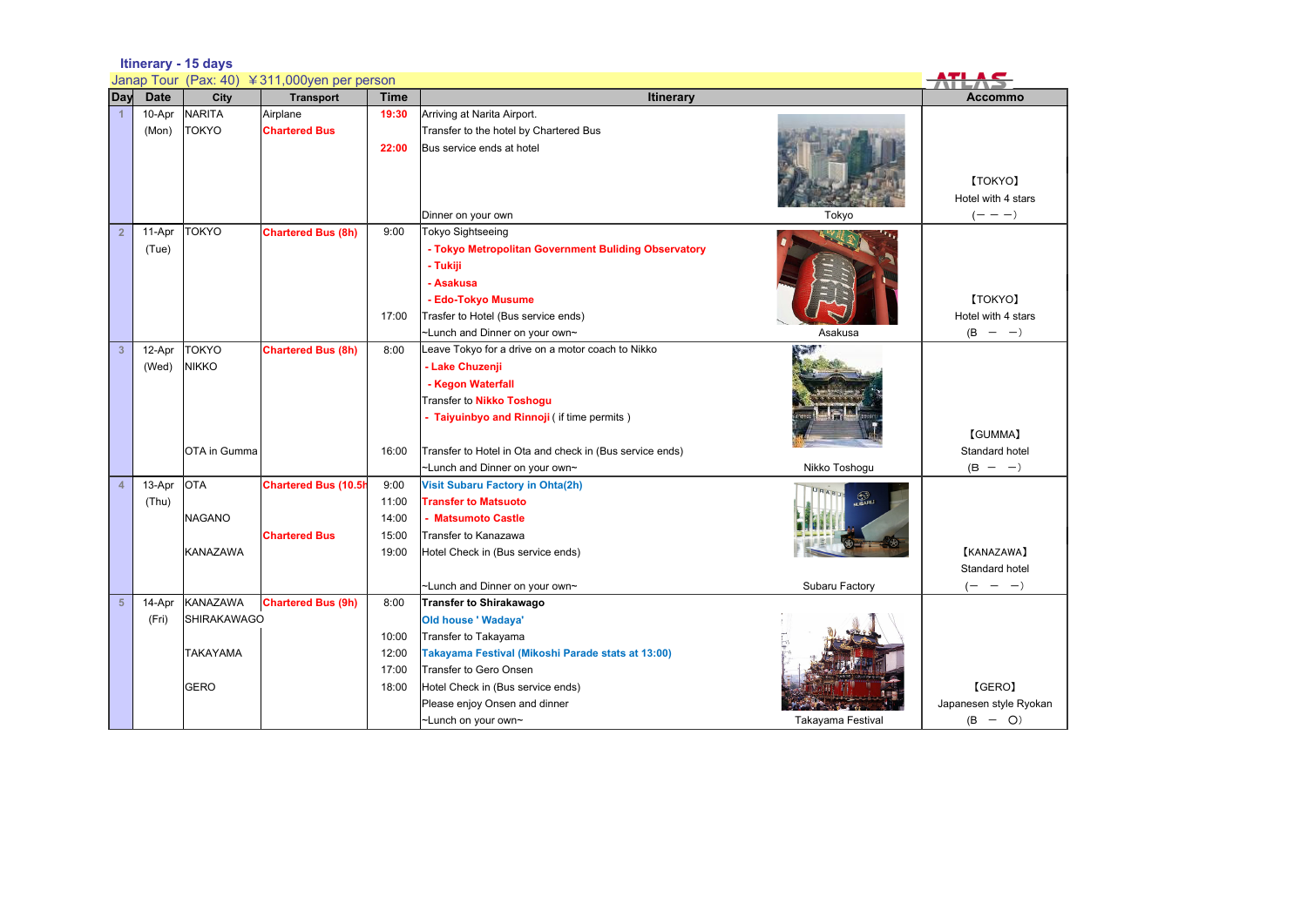| 6                | 15-Apr | <b>GERO</b>        | <b>Chartered Bus (8h)</b>   | 9:00    | Transfer to Magome, Tsumagome-Kiso Valley                   |                    |                |
|------------------|--------|--------------------|-----------------------------|---------|-------------------------------------------------------------|--------------------|----------------|
|                  | (Sat)  | <b>MAGOME</b>      |                             |         | Walk on the street of Tsumago and Magome                    |                    |                |
|                  |        | <b>TSUMAGO</b>     |                             |         |                                                             |                    |                |
|                  |        | <b>KYOTO</b>       |                             | 13:00   | Transfer to Kyoto                                           |                    | [KYOTO]        |
|                  |        |                    |                             | 17:00   | Hotel Check in (Bus service ends)                           |                    | Standard hotel |
|                  |        |                    |                             |         | ~Lunch and Dinner on your own~                              | Magome             | $(B - -)$      |
|                  | 16-Apr | <b>KYOTO</b>       | <b>Chartered Bus (8h)</b>   | 9:00    | Kyoto sightseeing                                           |                    |                |
|                  | (Sun)  |                    |                             |         | - Kiyomizu Temple                                           |                    |                |
|                  |        |                    |                             |         | - Ginkakuji                                                 |                    |                |
|                  |        |                    |                             |         | - Kinkakuji                                                 |                    |                |
|                  |        |                    |                             |         | - Ryoanji                                                   |                    | [KYOTO]        |
|                  |        |                    |                             | 17:00   | Trasfer to Hotel (Bus service ends)                         |                    | Standard hotel |
|                  |        |                    |                             |         | ~Lunch and Dinner on your own~                              | Kinkakuji          | $(B - -)$      |
| $\boldsymbol{8}$ | 17-Apr | <b>KYOTO</b>       |                             |         | One day trip to Hiroshima by bullet train                   |                    |                |
|                  | (Mon)  | <b>HIROSHIMA</b>   | <b>Bullet Train</b>         | 8:03    | Transfer to Hiroshima                                       |                    |                |
|                  |        |                    |                             | 9:39    |                                                             |                    |                |
|                  |        |                    | <b>Chartered Bus (6.5h)</b> |         | - A-Bomb Dome                                               |                    |                |
|                  |        |                    |                             |         | - Peace Park, Peace Memorial Museum                         |                    |                |
|                  |        |                    |                             | 12:00   | Transfer to Miyajima,                                       |                    |                |
|                  |        |                    | Ferry                       |         | Travel to Miyajima by ferry.(10min)                         |                    |                |
|                  |        |                    | On own                      |         | - Itsukushima Jinja Shrine                                  |                    |                |
|                  |        |                    |                             |         | - Senjokaku                                                 |                    |                |
|                  |        |                    |                             |         | - Daishoin Temple                                           |                    |                |
|                  |        |                    | Ferry                       | 15:00   | Back to Hiroshima Ferry and Chartered Bus (Bus service end) |                    |                |
|                  |        |                    |                             | 16:00   | Arriving at Hiroshima Station                               |                    |                |
|                  |        | <b>HIROSHIMA</b>   | <b>Bullet Train</b>         | 16:35   | Transfer back to Kyoto                                      | Itsukushima Shrine |                |
|                  |        | <b>KYOTO</b>       |                             | 18:16   | Proceed to Hotel                                            |                    | [KYOTO]        |
|                  |        |                    |                             |         | -Lunch and Dinner on your own~                              |                    | Standard hotel |
|                  |        |                    |                             |         | *Send your main luggage to Hotel in Hakodate                |                    | $(B - -)$      |
| $\boldsymbol{9}$ | 18-Apr | <b>KYOTO</b>       |                             |         | Travel to Hakodate                                          |                    |                |
|                  | (Tue)  |                    | <b>Bullet Train</b>         | 9:26    | Transfer to Hakodate via Tokyo arr 11:43                    |                    |                |
|                  |        |                    | <b>Bullet Train</b>         | 12:20   | Change Bullet train and transfer to Hakodate                |                    |                |
|                  |        |                    |                             | 16:34   | Arriving at Shin-Hakodate Hokuto Station                    |                    |                |
|                  |        | <b>HAKODATE</b>    | <b>Chartered Bus(1h)</b>    | 17:30   | Proceed to Hotel by chartered Bus                           |                    |                |
|                  |        |                    |                             |         | Hotel check in (Bus service end)                            |                    | [HAKODATE]     |
|                  |        |                    |                             |         | ~Lunch and Dinner on your own~                              |                    | Standard hotel |
|                  |        |                    | On own                      |         | - Hakodate Ropeway                                          |                    | $(B - -)$      |
| 10               | 19-Apr | <b>HAKODATE</b>    | On own                      | morning | <b>Hakodate sightseeing</b>                                 |                    |                |
|                  | (Wed)  | <b>NOBORIBETSU</b> |                             | 10:00   | - Hakodate Morning Market                                   |                    |                |
|                  |        |                    | <b>Chartered Bus (8h)</b>   |         | Transfer to Noboribetsu<br>- Hakodate port                  |                    |                |
|                  |        |                    |                             |         | - Goryokaku                                                 |                    |                |
|                  |        |                    |                             |         | On the way, visit                                           |                    |                |
|                  |        |                    |                             |         | - Usuzan (Ropeway)                                          |                    |                |
|                  |        |                    |                             |         | - Showa Shinzan                                             |                    |                |
|                  |        |                    |                             | 18:00   | Hotel Check in (Bus service end)                            |                    | [NOBORIBETSU]  |
|                  |        |                    |                             |         |                                                             | Hakodate           | Standard hotel |
|                  |        |                    |                             |         | $\sim$ Lunch and Dinner on your own $\sim$                  |                    | $(B - -)$      |
|                  |        |                    |                             |         |                                                             |                    |                |